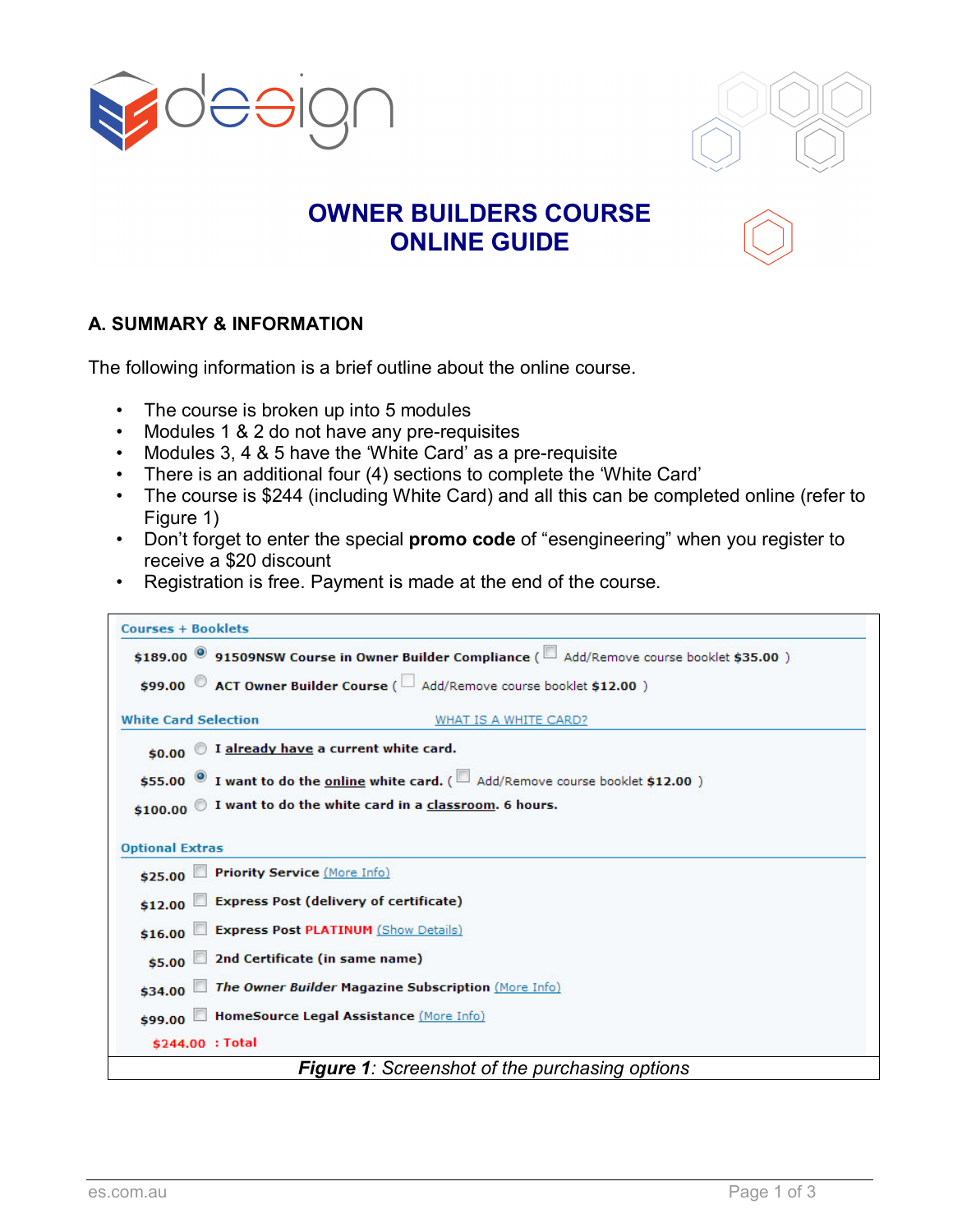## **B. THE ONLINE COURSE**

- 1. Log on to http://www.ozob.com.au
- 2. Create a username and password when you register. Enter your promo code "esengineering" to receive your discount
- 3. Login/sign into the website to complete modules 1 & 2
- 4. Complete the 'White Card' Course (skip this step if you hold a current 'White Card')
- 5. Complete the Owner Builder Course (modules 3, 4 & 5)



Start at module 1 and answer the questions and learning activities. If you answer any questions incorrectly, you are notified immediately and it is highlighted in red. You simply just keep attempting it until you answer the question correctly. As soon as all the questions in a module are correct, you are automatically sent to the next module and the process continues again until you finish module 5.